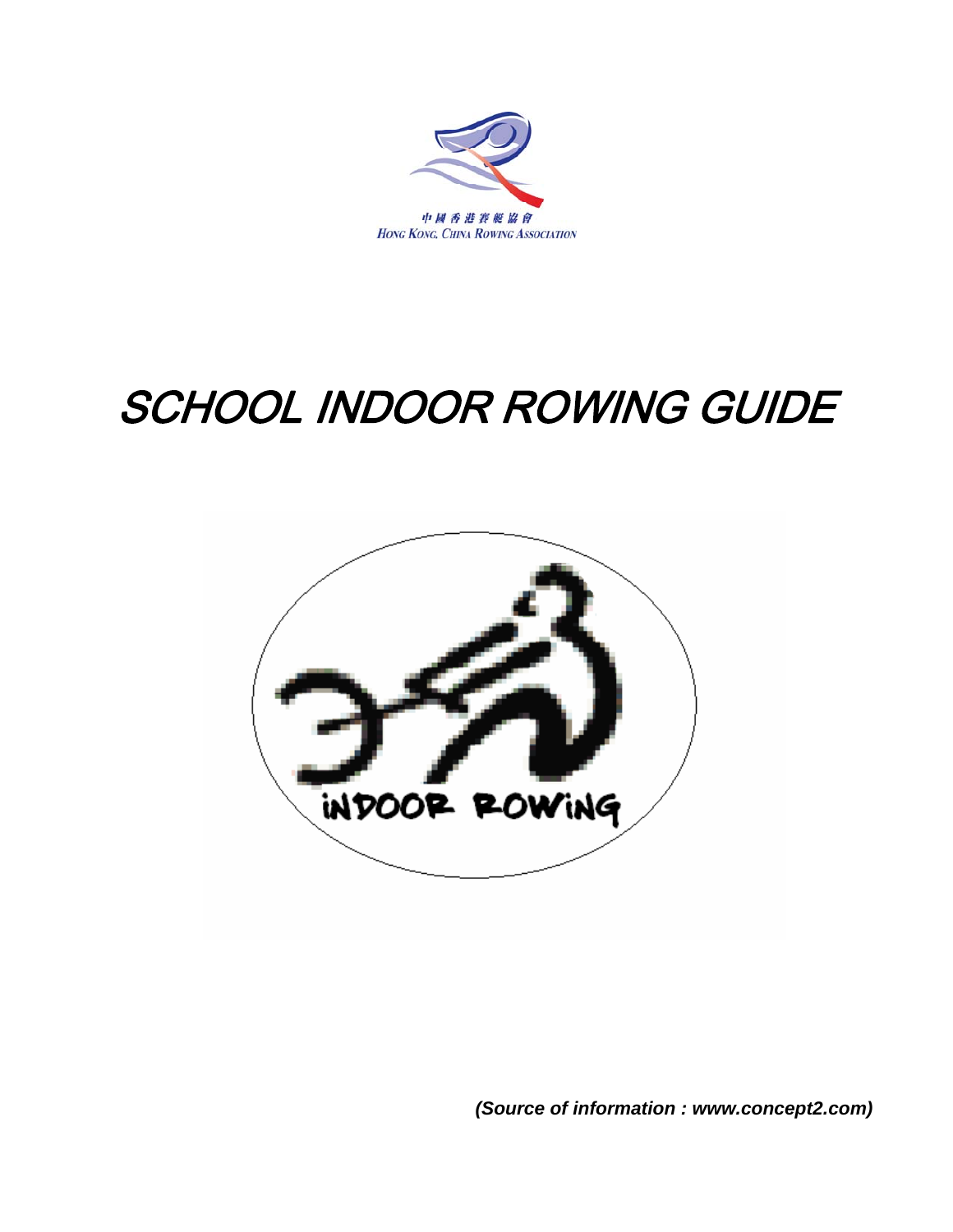# **1. Introduction**

Sport promotes a powerful, positive image and is an essential part of any successful school. Indoor Rowing raises the profile of the school and the considerable benefits of rowing are available on dry land, including competition on an equal footing with the best rowing schools. The Indoor Rower can be used by boys and girls of all secondary ages and has the major advantage for schools of being an extremely safe and relatively risk-free indoor activity. Adding Indoor Rowing to sports provision in school could enhance the life of the school in a variety of areas:

# **An Opportunity for Individual Work**

For pupils who do not enjoy team games, gym and athletics, Indoor Rowing can be a happy alternative, since it allows them a welcome opportunity to work individually at their own level and with a degree of privacy. The monitor is controlled by them and feeds back the results of their efforts to them individually. The autonomy which is allowed by the machine is attractive to pupils who enjoy working independently. Pupils can control their own experience. They have the opportunity to plan, perform and evaluate their own work.

# **Many Applications**

Indoor Rowing meets a range of needs. It is a top-rate cardio-vascular machine, ideal for all forms of fitness training and cross-training. In addition, it is weight-bearing, so an excellent aid for pupils wishing to manage their weight, who may find other forms of exercise uncomfortable or embarrassing. It may allow pupils with some disabilities to exercise safely.

# **Competition**

The opportunities for the fun and excitement of competition in and between schools are legion. Pupils can help in the preparation, publicising and organisation of competitions; in the collection, collation, analysis and distribution of results and data.

# **Ongoing Participation and Progression**

A major benefit for young people who enjoy Indoor Rowing is the possibility of continued participation. There are many opportunities for those with the ability to progress to higher levels; Indoor Rowing is a sport in its own right, and there are many competitive events.

# **For Fitness Training**

For any individual who wishes to bring variety into their training schedule. Indoor Rowing is excellent for cross training, particularly for improving cardio-vascular fitness. The user can do a very thorough workout in safety and comfort when the weather is bad. Team members, athletes and players could make extensive and very effective use of the machine.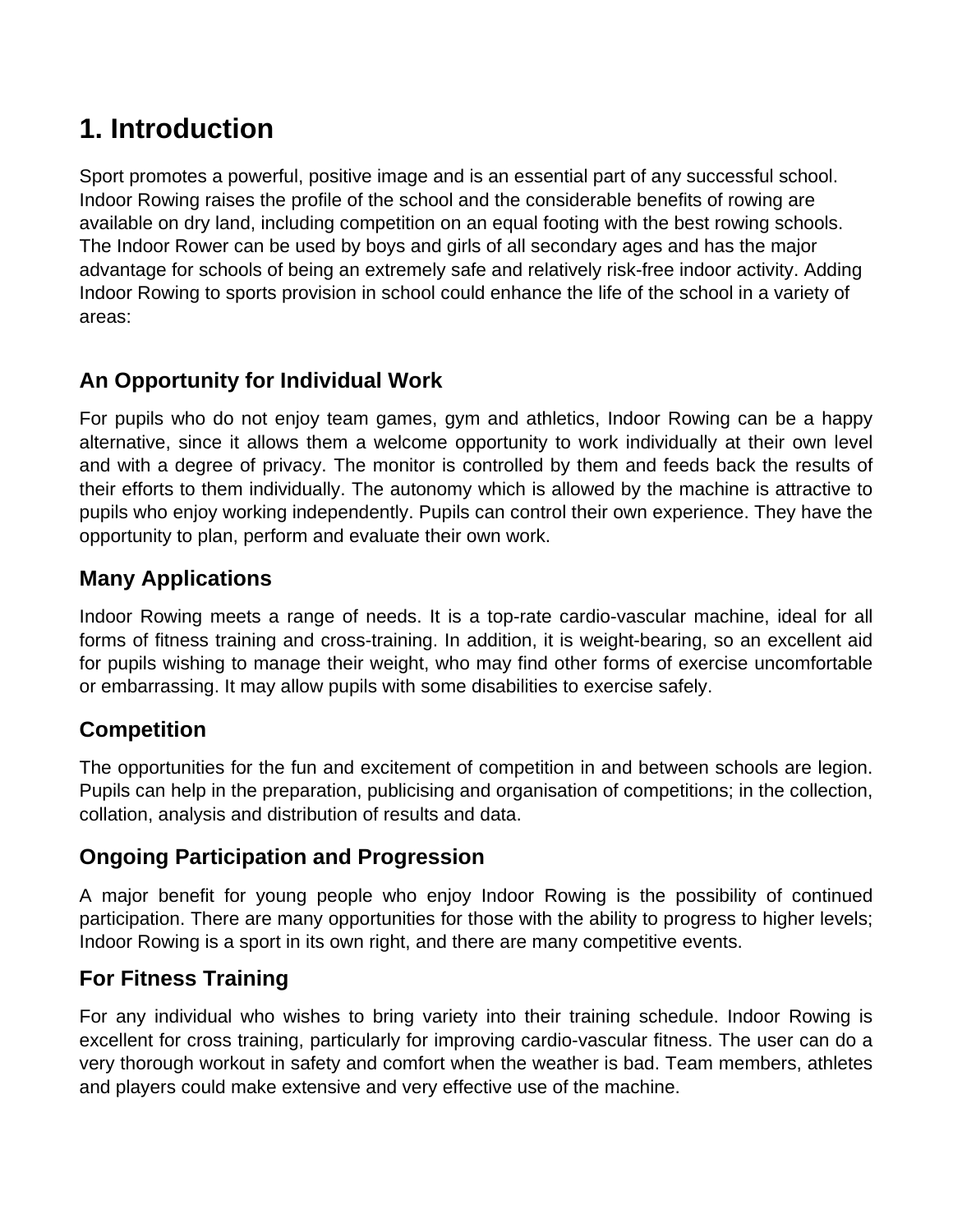# **Competitions**

There are many opportunities for competition - individual, inter-form, inter-house, inter-school, even on the internet. It is also possible to consider competitions or activities between staff/parents/pupils, as well as sponsorship and fund-raising events. It is vital that competitors should observe safety procedures, particularly that they should warm-up prior to competition.

# **Individual Competition (can often be organised by pupils)**

- Lunch time 30 seconds / 1 minute sprint for all-comers. Set the timer for 30 seconds / 1 minute and record the distance covered. Age-group winners, boy and girl.
- Best pull. Warm up. Row 10 strokes hard. Record the best split (i.e. the lowest figure on the central display).
- Year or House group teams of six (three boys and three girls), each row 500 metres (or one minute, if time-row is preferred). Winning team records lowest accumulated time (or highest accumulated distance for time-row).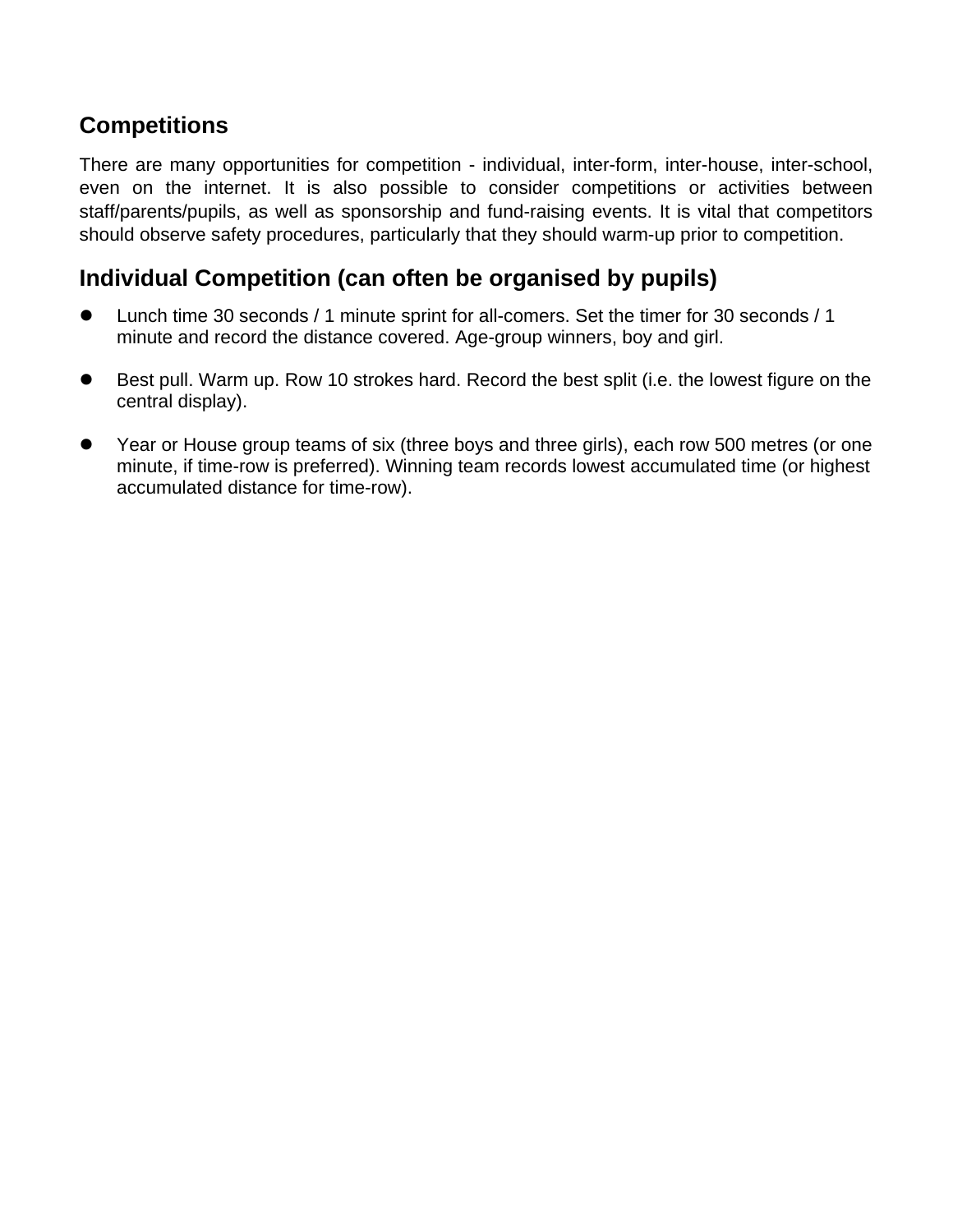# **2. Using the Machine**

Rowing is a great new skill. With a bit of care, you will be able to master it and do really well.

Teacher should ensure that pupils are getting it right. Take it steadily in the early stages and practise the sequence :

- starting with ARMS ONLY
- then add the BODY MOVEMENT (you should swing your body from a position of 11 o'clock to 1 o'clock)
- then gradually start to bring in the SLIDE, moving 1/4 of the way, then half, then 3/4s and finally all the way along the slide.

Even when you become good, still use this PRACTICE SEQUENCE as a warm-up.

### **> Taking Care**

It pays to get into good habits so that you look after yourself and don't damage the machine some simple dos and don'ts:

#### **> The Right Clothes**

Nothing fancy needed. Just make sure you're wearing sensible gear. No flapping clothes to catch in the seat rollers. Ensure that T-shirts are tucked in, shorts are tied up and the ties are tucked in, shoes should be laced correctly and tied tightly and feet should be firmly attached to the footstretcher with the straps provided.

#### **> Warm Up**

Always warm up before you use the machine - do the Practice Sequence, then some stretches.

#### **> Damper Level**

Adjust the damper lever (to 3 initially) and put the handle in the handle hook before you sit on the machine. For more accuracy the Drag Factor can be used, a Drag Factor of 120 to 135 should be chosen.

#### **> Footrests**

Move the footrests to a comfortable position. The strap should go over the crease in your trainers.

Hold the handle with both hands.

Note: Don't try to row with one hand. Don't let go of the handle while rowing. Don't twist the chain.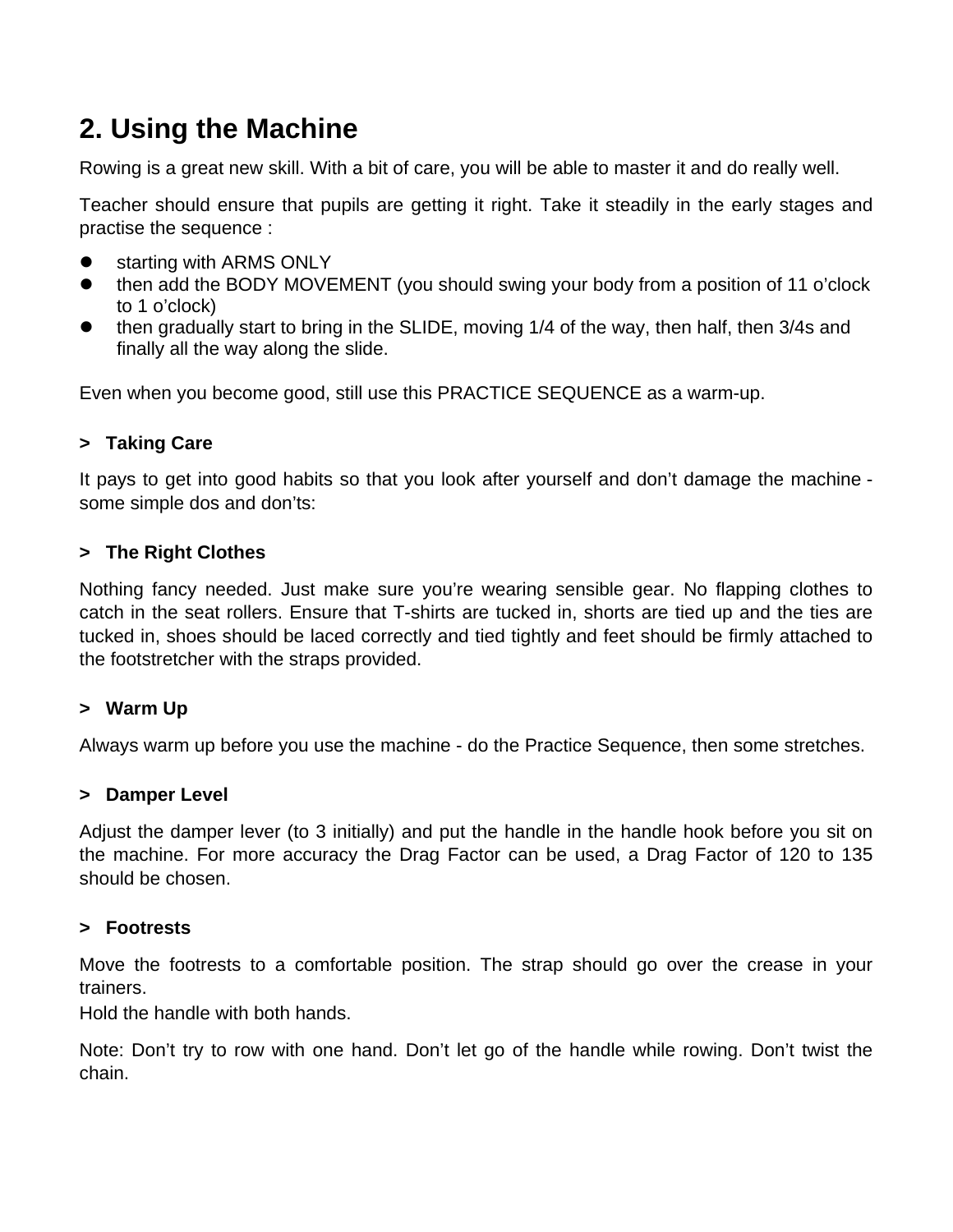#### **> At the End of Your Row**

- . Cool down gently by doing the Practice Sequence in reverse.
- . Put the handle in the handle hook.
- . Undo the footstraps and free your feet.
- . Put the handle gently against the fan cage.
- . Stretch.

# **Using the Machine Safely**

Some routine precautions for your safety and comfort:

- Check the handle, seat and monorail are clean no dust or sweat.
- Adjust the damper setting and place the handle in the handle hook before securing your feet.
- Adjust the footrests. If you have long legs you may need to lower the footrests. Fasten the straps securely.
- Sit slightly towards the back of the seat.
- Pull straight back with both hands. Do not row with one hand.
- $\bullet$  Do not twist the chain or pull from side to side.
- Do not let go of the handle whilst rowing.
- Keep clothing, fingers and children away from seat rollers.
- When you finish your exercise place the handle in the handle hook.
- $\bullet$  After you have released your feet place the handle against the fan cage.
- Ensure the machine is properly and routinely maintained.
- T-shirts should be tucked in, shorts tied up and the ties tucked in and shoes should be tied correctly.

# **Using the Monitor**

(Please refer to Appendix 1a – PM2 Monitor User Manual, Appendix 1b – PM3 / 4 Monitor User Manual)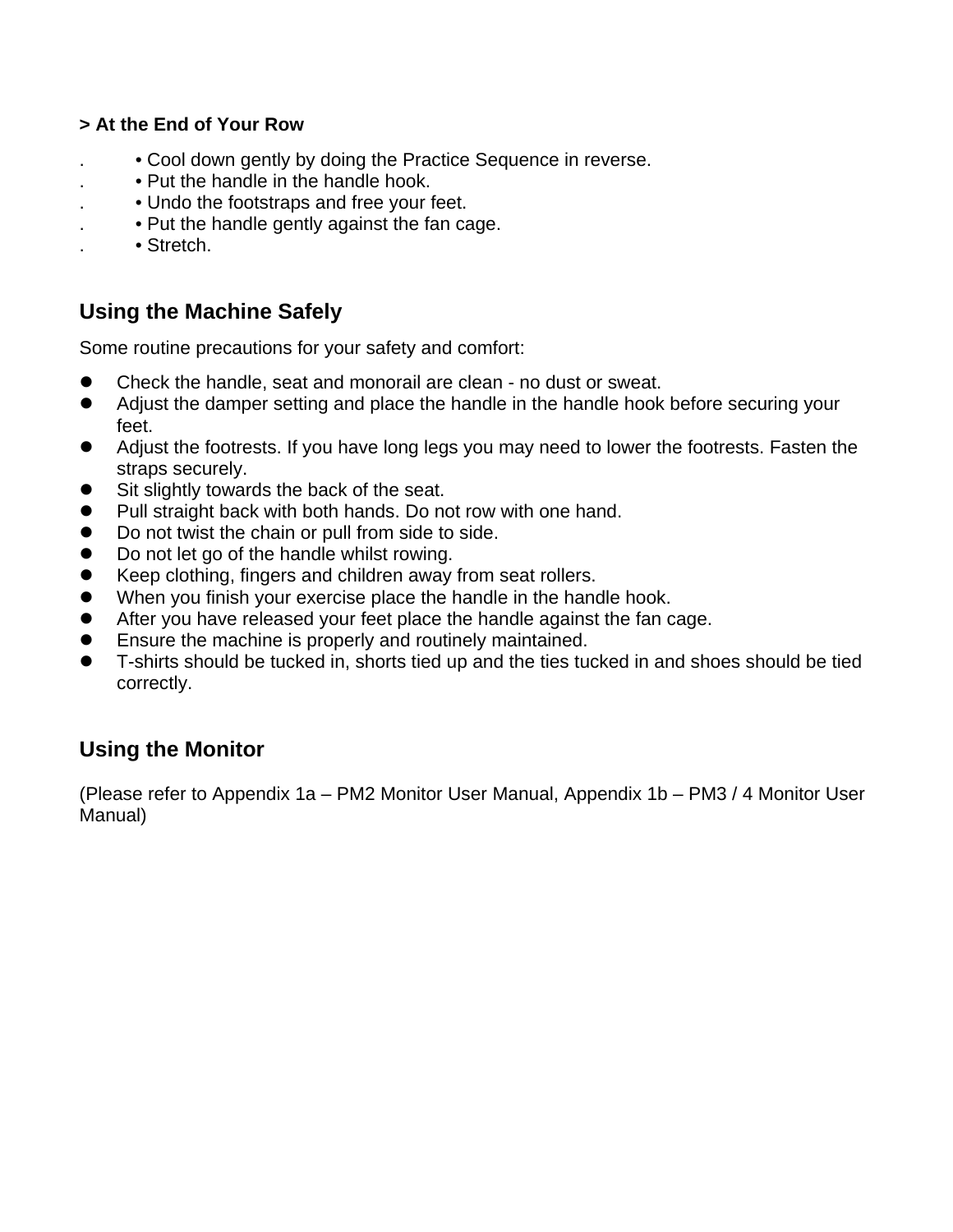# **3. Technique**

# **Developing Good Technique**

The handbook is structured in the same way as the video. It begins by providing an overview of the rowing stroke and then breaks the stroke down into an easy to learn sequence of movements. This is separated into two clear stages:

Stage 1 - The Arm and Body Movement;

Stage 2 - The Slide.

Practise each element of these stages before progressing to the next. Make sure you have mastered all the points of technique in Stage 1 before moving to Stage 2. A more detailed stroke sequence is illustrated on pages 10 & 11.

Provided you follow this easy to learn sequence you should develop a very safe and efficient technique. However, if you have already developed some faults the section on fault identification will be invaluable. It clearly illustrates a number of the most common technical errors with their solutions.

## **Developing Rhythm**

When you have mastered the rowing stroke and are clear about the sequence of movements you can begin to develop rhythm in your rowing. Rhythm is the time relationship between the Drive and the Recovery. The ratio is about 2:1, the Recovery takes about twice as long as the Drive.

The Drive is the power phase of the stroke and should be strong and vigorous. The Recovery is steady and relaxed. The full stroke should be smooth and rhythmic and there should be no discomfort at any part of the stroke cycle. Discomfort usually indicates that you are doing something wrong (check the Fault Identification section).

In the early stages, ignore the monitor and focus on establishing the correct technique. Concentrate on developing a controlled and fluid movement, with effective use of the legs, body and arms in the Drive. Once you can row comfortably for about ten minutes in a smooth,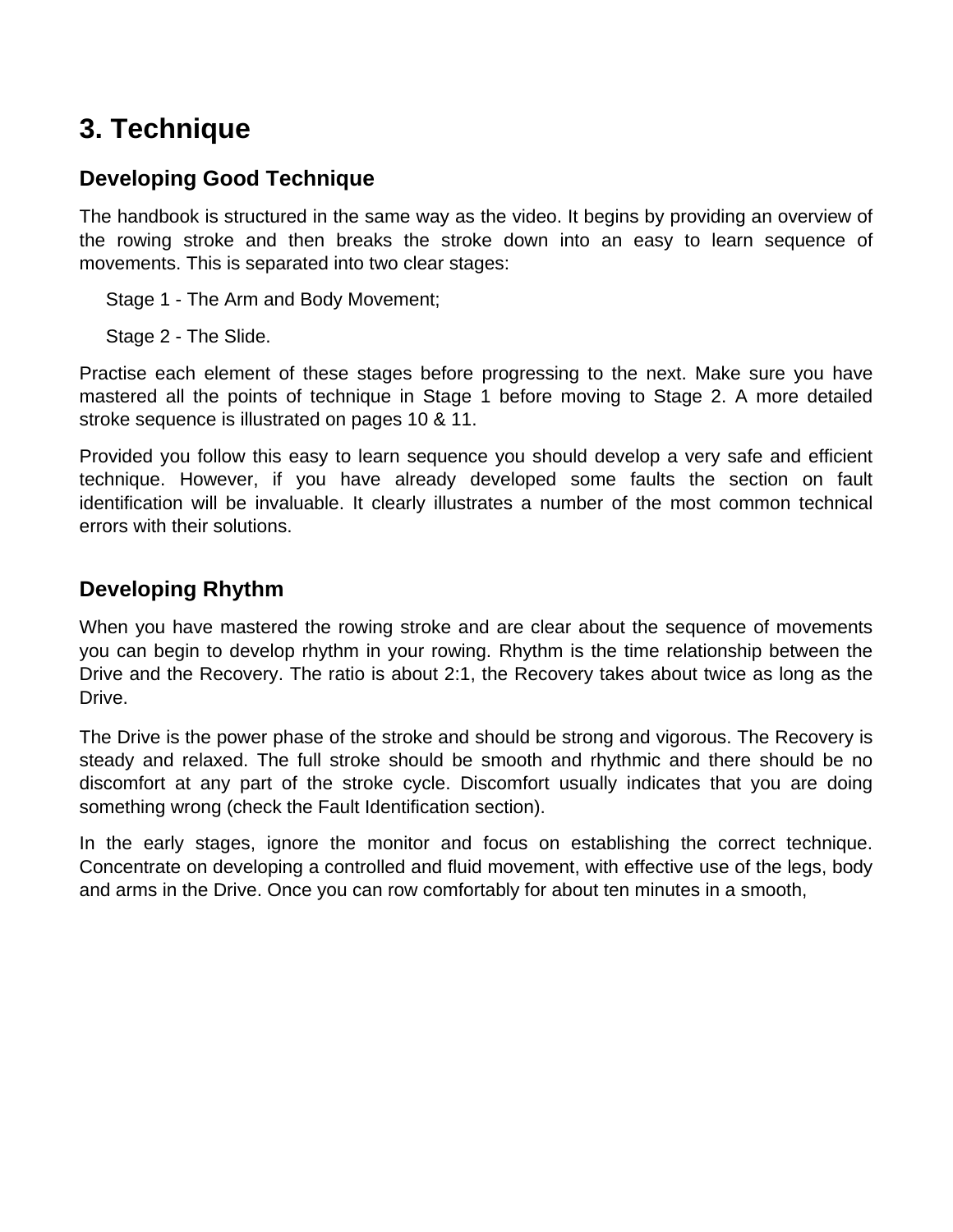#### **The Finish**

- The legs are flat.
- The handle is drawn to the body and held lightly.
- The body is inclined slightly back.
- The elbows are drawn past the body. The forearms are horizontal and the wrists flat.
- The shoulders are down and relaxed.

#### **Arms extend**

- The arms are relaxed and extended fully.
- The body rocks forward from the hips.



### **The Body Rocks forwards**

The body rocks forwards from the hips.



• AFTER the arms have fully extended and the body rocked forward, slide forward maintaining arm and body position. Legs should be parallel throught the recovery to prevent knees touching or legs splaying apart.



### **THE DRIVE**

- Full Slide The beginning
- Shins vertical with body pressed up to the legs. The arms are straight and relaxed.
- The position should feel comfortable.

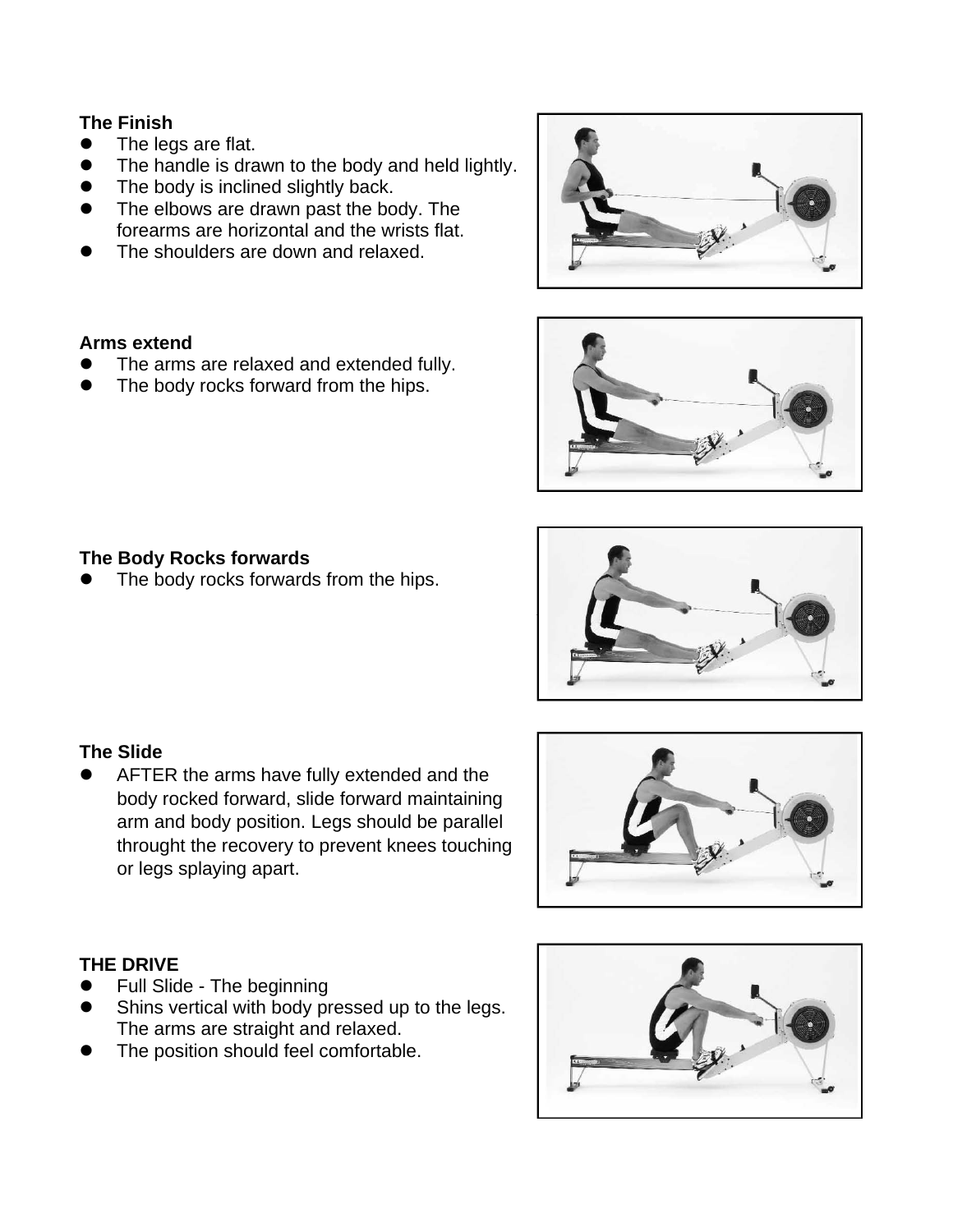#### **The Start of the Drive**

- The legs push down and the body begins to lever back.
- Do not start to use the body too early.





- The legs continue to push as the body levers back.
- The arms remain straight.



#### **The body stops levering back**

The arms draw the handle past the knees and then strongly to the body, returning to the Finish position. Legs flat. Forearms horizontal.

#### **The Finish**

- Lean back slightly, legs flat, handle drawn to the body.
- Forearms horizontal.
- You are ready to take the next stroke.



There are two phases to the rowing stroke: i) The Recovery; and ii) The Drive

From the Finish position move forward up the slide (the Recovery) to the Beginning of the next stroke. Without pausing, press back and begin the Drive. The full stroke should be smooth and rhythmic with a ratio of about 2:1. The Recovery takes about twice as long as the Drive. Aim for a smooth accelerated Drive and a steady, relaxed Recovery.

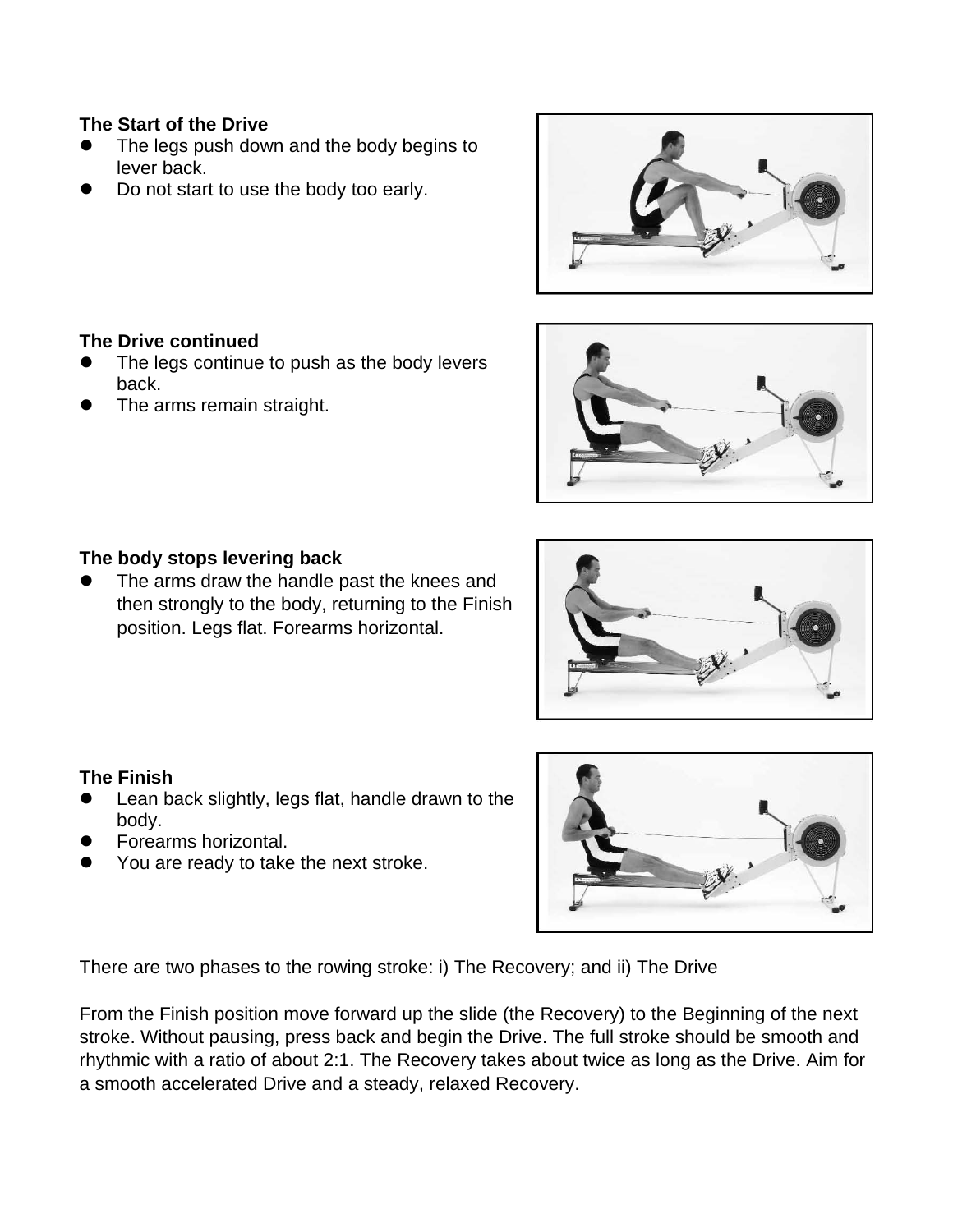### *Fault**Correction*

#### **Rowing with Bent Arms:**

When the arm supports a load in one position the muscle remains contracted. Contraction expels blood from the muscles reducing the oxygen supply, increasing lactic acid build up and hastening fatigue.



The rowers starts the drive by pulling with The Drive should start by pushing the legs



the arms rather than pushing with the legs. and bracing the back with the arms fully extended and relaxed. The arms connect the legs and the back onto the handle.

#### **Rowing with Bent Wrists:**

Work can be carried out more efficiently and the risk of injury reduced when the load passes through the centre of hte joints.





Finishing with bent wrists. Always row with FLAT wrists. Check the hands at each stage of the Drive.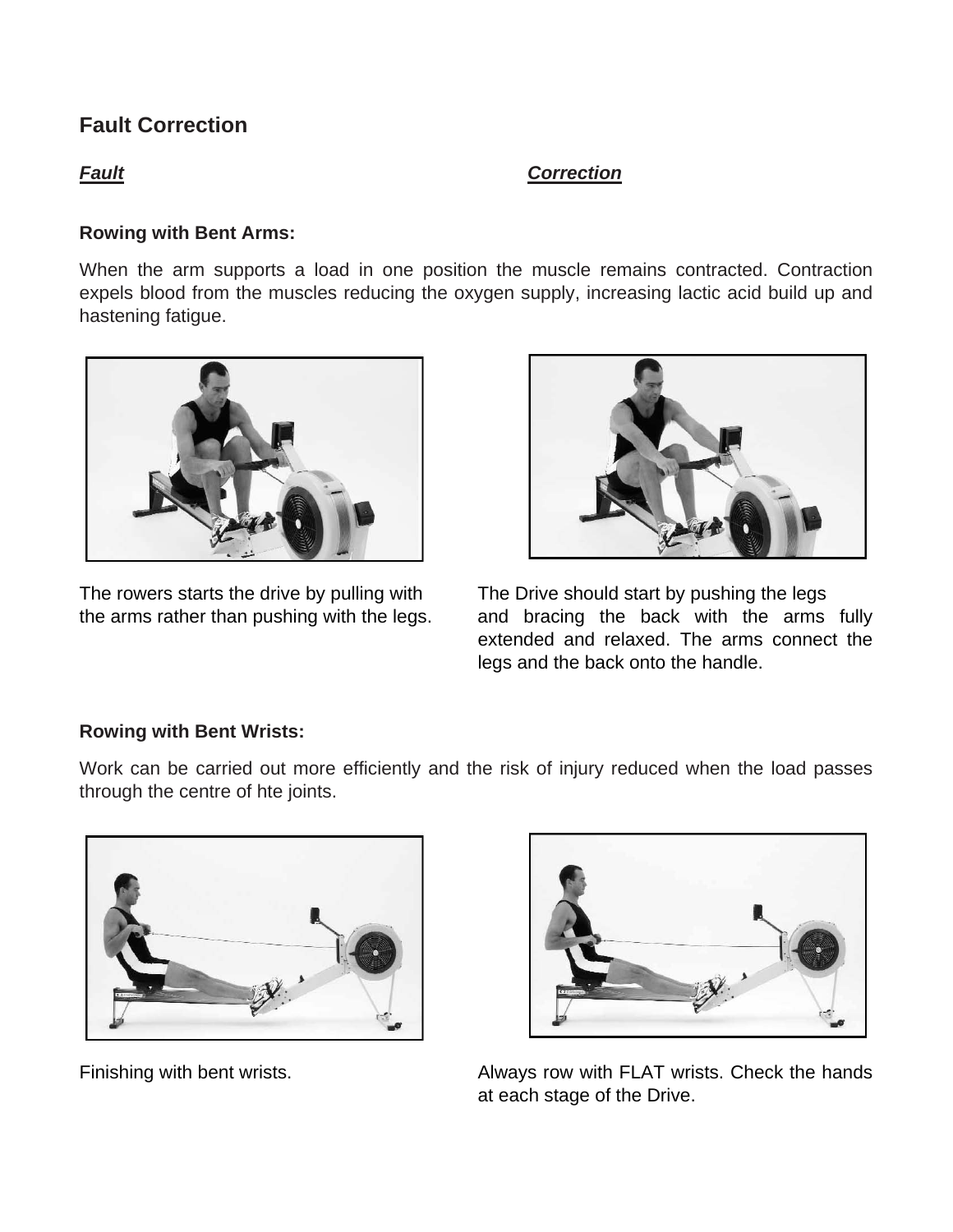#### **Pulling Up too high and leaning back too much:**

Leaning back too far requires a great deal of energy to swing the body back through the upright position. The energy costs are greater than any gains through rowing a longer stroke.



At the finish of the stroke, the rower pulls the Draw the handle into the body. The handle up too high and leans back too far. wrist should be flat with elbows



drawn past the body, forearms horizontal.

#### **Slide Shooting**

The legs are the most powerful muscles in hte body and are used to start the acceleration of the flywheel, which represents the greatest load. Any movement of the seat should result in a corresponding movement of the handle or the legs are not being used to the greatest effect.



The legs push away too early, the back is not braced and so the power is not transferred onto the handle.



 The legs begin the drive and the body moves back with straight arms transferring the leg power onto the handle.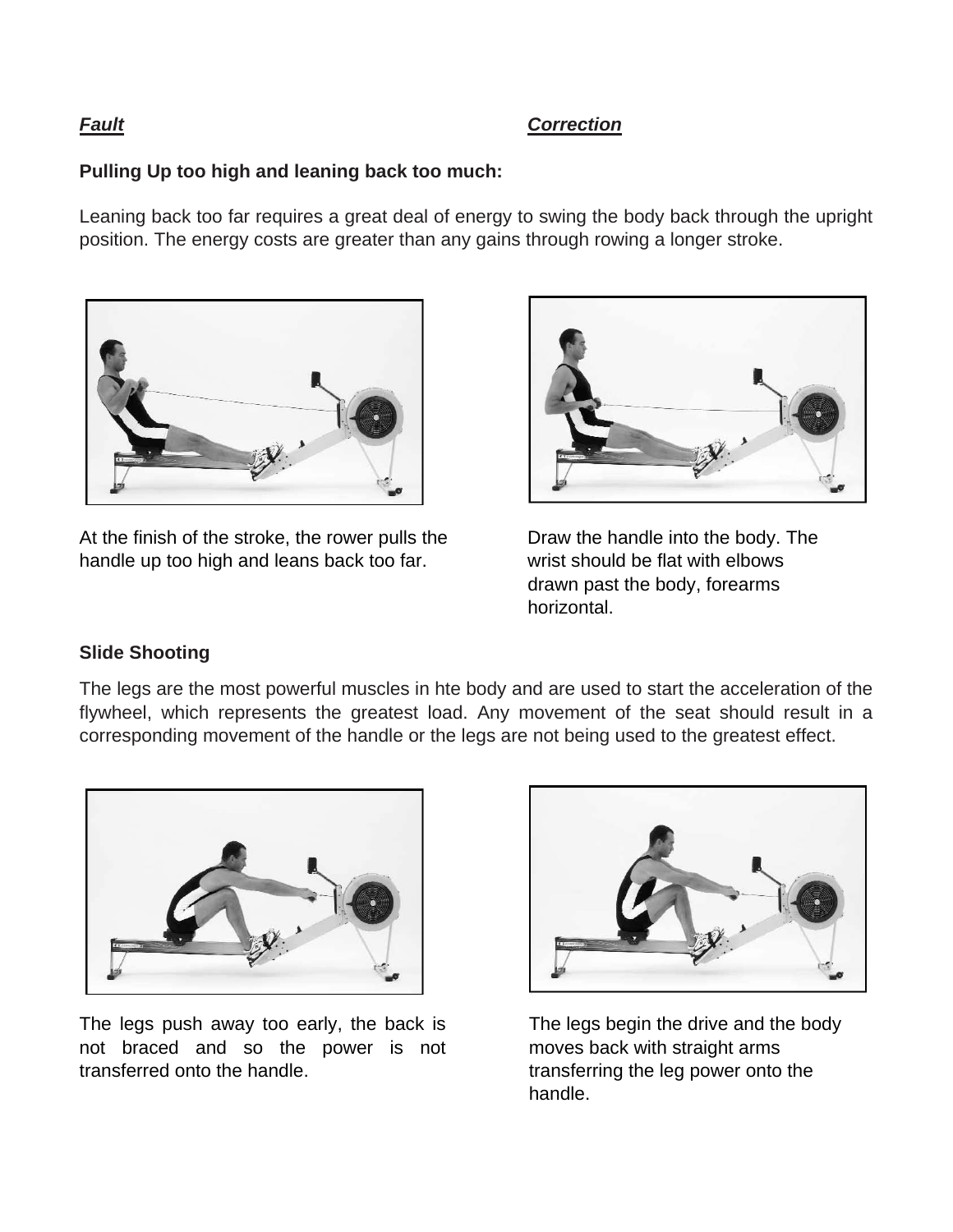# **Using the back too early:**

Using the back too early means that the weaker muscles are taking on the greater load and stronger muscles are used when the load has decreased.



The rower starts the Drive by swinging the body back rather than pushing the legs. This results in a weak movement.



 The legs begin the drive and the body levers back with the arms fully extended and relaxed.

#### **Knees up too early**

At the beginning of the stroke you need to be balanced and in control in order to develop maximum power. If the recovery sequence of hands, body then slide is not carried out correctly then this will mean a last minute adjustment at the beginning of the power phase, throwing you off walance and out of control.



On the recovery the rower slides forward before the handle has extended past the knees. The handles either hit the knees or they are lifted up to clear the knees.



The recovery sequence - hands, body then slide. After the arms have fully extended and the body has rocked forward, slide forward, maintaining the arm and body position.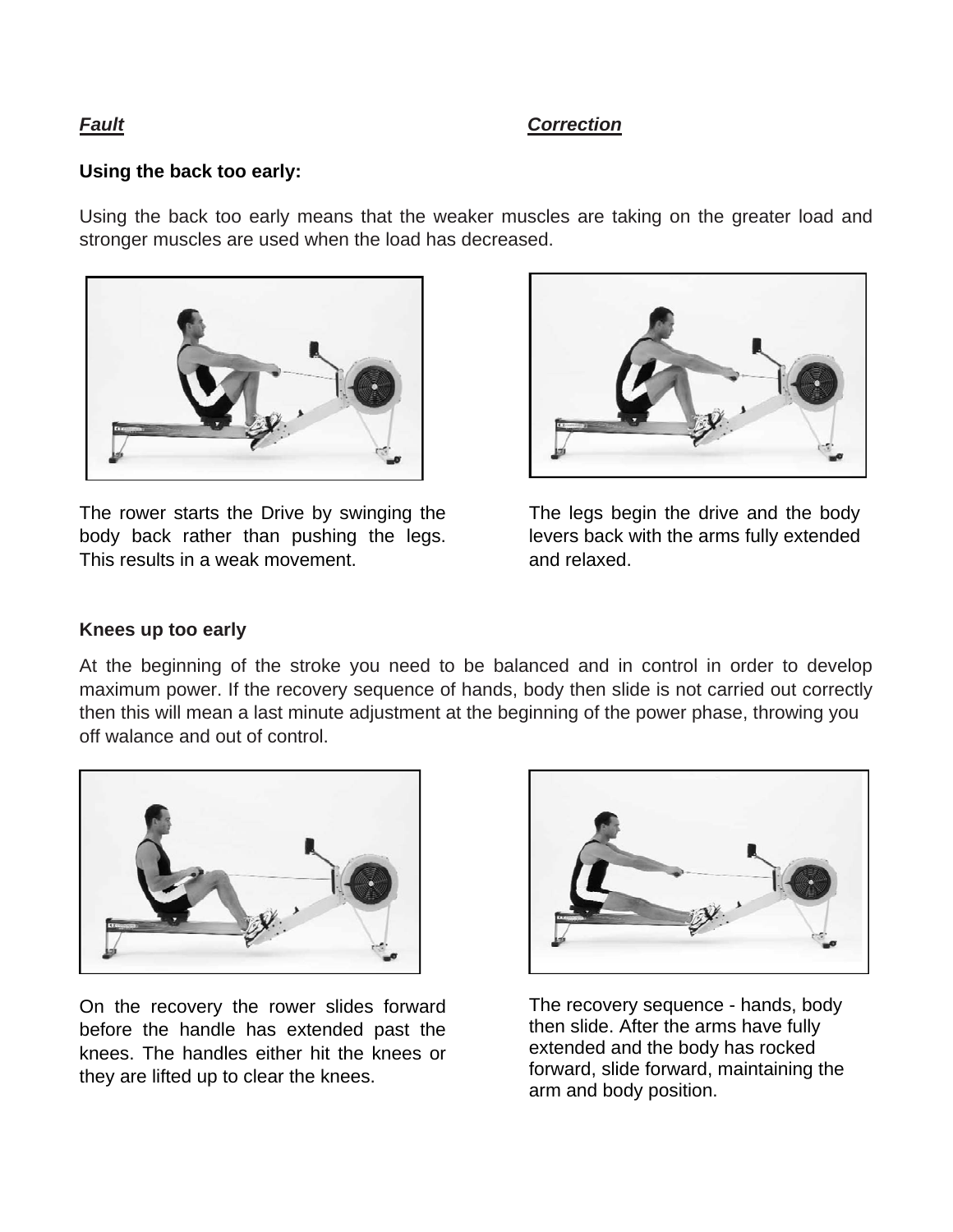#### **Over reaching:**

Over reaching at the beginning of the stroke places the lower back at maximum flexion. If you then load it up there is a risk of damage in this area.



The body stretches too far forward. The shins may be past the vertical. The head and shoulders tend to drop towards the feet. The body is in a weak position for the Drive.



The shins are vertical. The body is pressed up to the legs. The arms are fully extended and relaxed, body tilted slightly forward. This position should feel comfortable.

#### **Body too tense. Grip on handle too tight**

The only muscles that should be contracted are those directly involved in moving the flywheel. Any muscles in the shoulders and meck that are not directly involved will just drain energy if tested.



Teeth are clenched, shoulders hunched and the rower is gripping the handle too tightly.



 RELAX! Relax the shoulders down, unclench the teeth and relax the jaw. Keep a LIGHT hold on the handle.